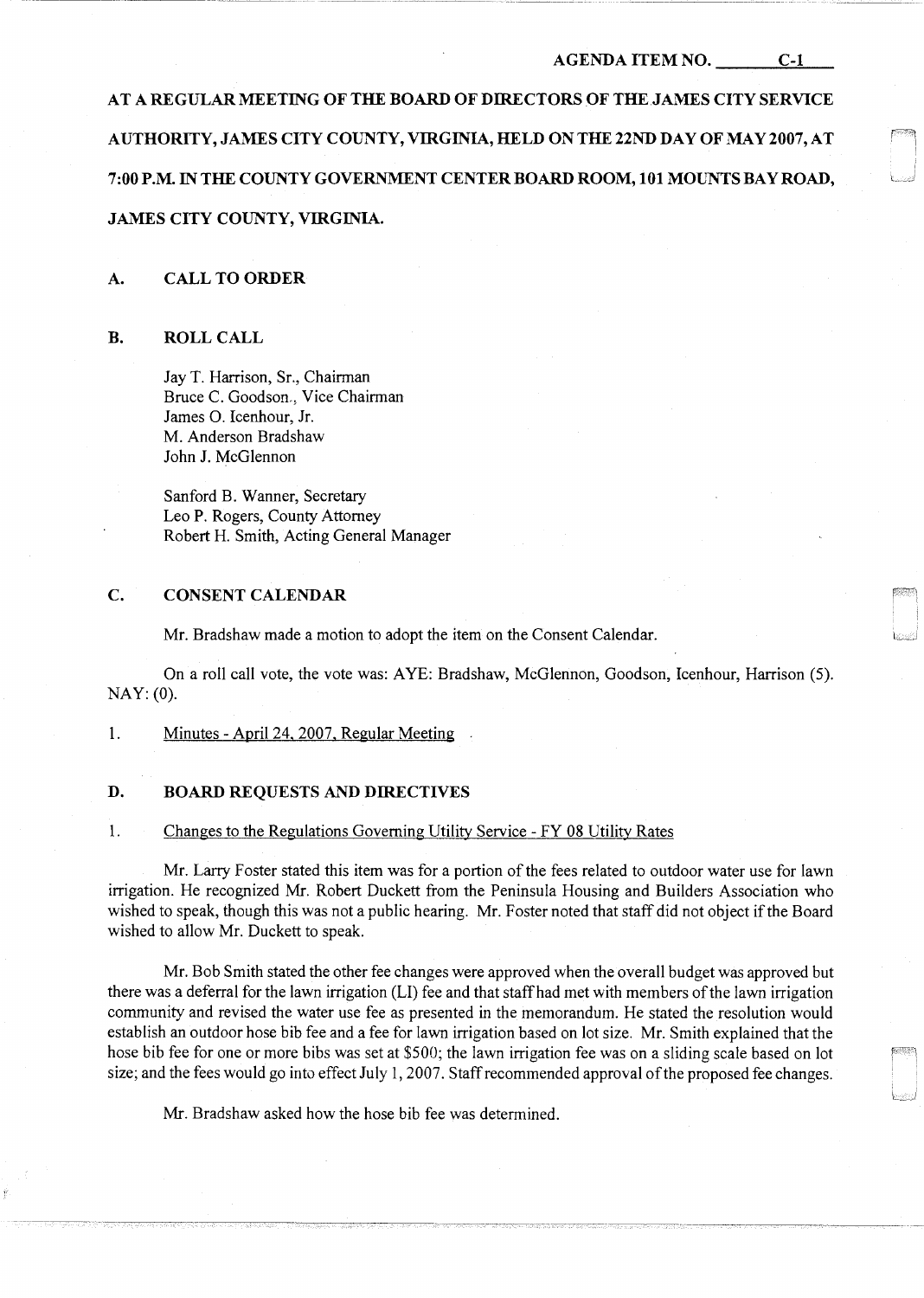Mr. Foster stated the current fee for fixtures for a bathroom was \$500 and staff felt it was an acceptable fee for a hose bib also. He noted that this would provide equity to those who use a hose bib for irrigation versus an automated irrigation system.

Mr. Bradshaw stated that the use of a scale indicated that there was difficulty to charge the fee based on the size of the area that was irrigated.

Mr. Foster stated this was correct because that would be very hard to monitor. Staff felt that the irrigation costs were adequately evaluated based on the overall size of the lot.

Mr. Bradshaw confirmed that this set of fees was revenue neutral.

Mr. Foster stated there had been no experience with it and, though the numbers on the future water supply were ambiguous, staff was certain the revenues generated would be needed.

Mr. McGlennon expressed appreciation to staff for working with lawn irrigation contractors and thanked the contractors for their input.

Mr. Harrison asked if this new fee would be imposed on new development and not existing homes.

Mr. Foster stated that if someone comes forward for lawn irrigation after July 1, 2007, the fee would be applied but no hose bib fee would be collected for existing homes.

Mr. Harrison stated that if the source of high water bills is irrigation, then the fees should penalize that aspect rather than requiring lower income individuals to pay high water bills.

Mr. Foster commented on peak water demands related to irrigation and noted that if similar consumption were to occur all day, water usage would be 14-million gallons per day (mgd).

Mr. Icenhour asked when the hose bib fee would be collected.

Mr. Foster stated that fee would be collected when the building permit fee for the home was collected.

Mr. Icenhour asked what assurances were in place if someone installed irrigation without a permit.

Mr. Foster stated measures were in place to give more checks and balances than in the past. He stated the irrigation companies would help enforce compliance and when people come forward for a Certificate of Occupancy for new construction, 95 percent of them install an irrigation system. Mr. Foster stated the process was weakest concerning existing homes, but this could be aided from information when citizens get a submeter for the sewer credit.

Mr. Icenhour stated that it needed to be fair and equitable and noted that the lot size for the highest fee was 45,000 square feet, which was roughly one acre.

Mr. Foster stated this was correct.

Mr. Goodson asked how staff would handle when a person gets a submeter and the individual does not have a record of irrigation being installed.

Mr. Foster stated that this would be addressed but it would be easy to recognize when the irrigation was installed if it was in the recent past.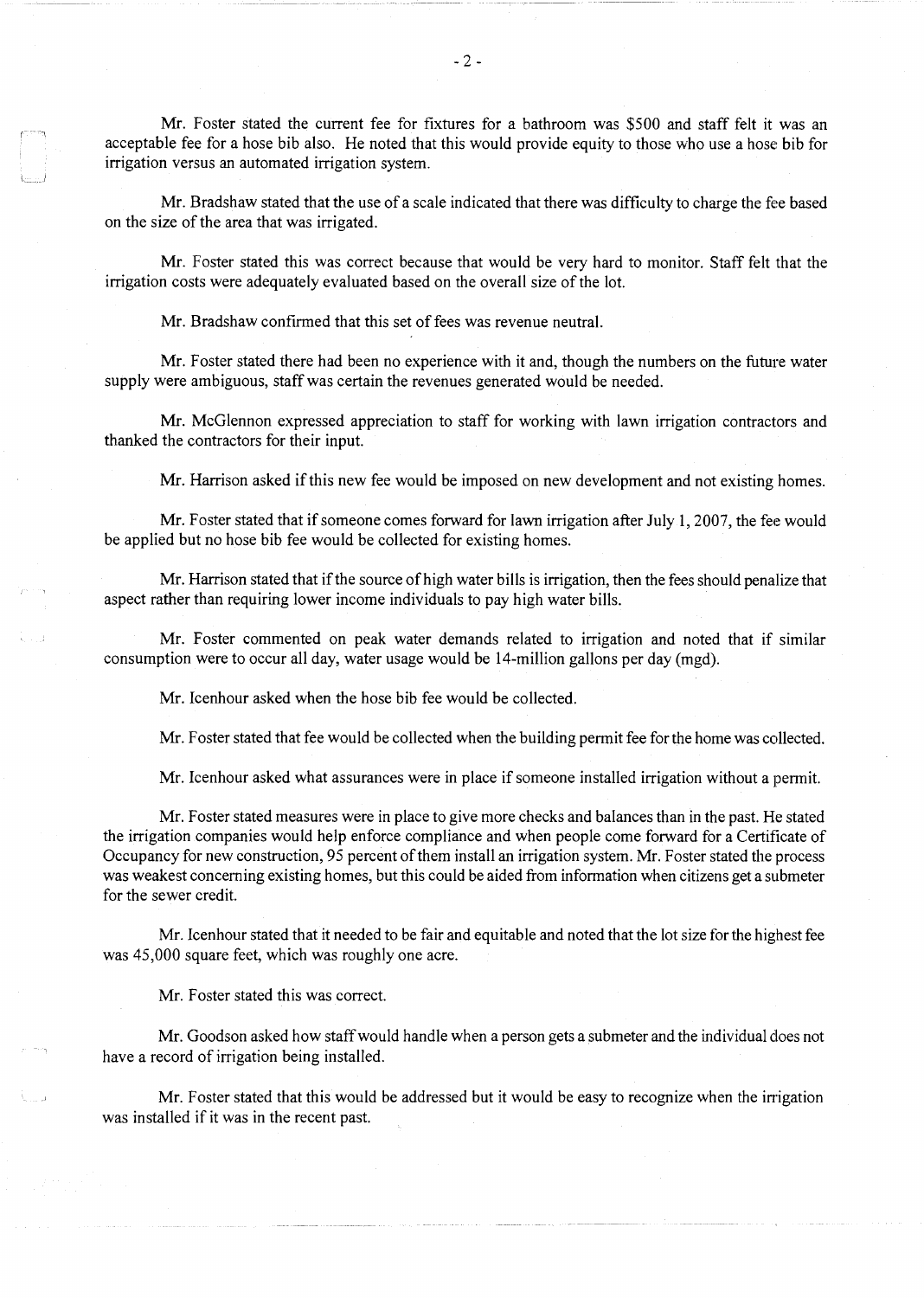Mr. Robert Duckett, on behalf of Peninsula Housing and Builders Association, commented on commercial developments being exempt from the fee; requested the scale for fees be based on use rather than lot size; and noted the efficiency of an irrigation system over a standard sprinkler.

Mr. Goodson made a motion to adopt the resolution.

On a roll call vote, the vote was: A YE: Bradshaw, McGlennon, Goodson, Icenhour, Harrison (5). NAY: (0).

# **RE SOL UT ION**

# CHANGE TO THE REGULATIONS GOVERNING UTILITY SERVICE -

### FY 2008 UTILITY RATES

WHEREAS, the Board of Directors of the James City Service Authority conducted a public hearing on April 10, 2007, for proposed changes to the Regulations Governing Utility Service.

NOW, THEREFORE, BE IT RESOLVED that by the Board of Directors of the James City Service Authority, James City County, Virginia, hereby adopts a change to the Regulations Governing Utility Service by establishing an Outdoor Water Use Fee as summarized below to become effective July 1, 2007.

### Outdoor Water Use Fee

Outdoor Hose Bib Fee. There shall be an Outdoor Hose Bib Fee of \$500 established for each L\_~ residential and commercial account that has an outdoor hose bib installed. This fee will be paid prior to issuance of a Plumbing Permit by the County Code Compliance Office.

Lawn Irrigation System Fee. There shall be a Lawn Irrigation System Fee established for each residential and commercial account as described below:

| Lot Size                     | <b>Connection Fee</b> |
|------------------------------|-----------------------|
| Up to 10,000 Square Feet     | \$250                 |
| 10,001 to 30,000 Square Feet | \$500                 |
| 30,001 to 45,000 Square Feet | \$800                 |
| Over 45,000 Square Feet      | \$1,400               |

This fee will be paid to the JCSA prior to issuance of a Lawn Irrigation Permit by the County Code Compliance Office.

The purpose of the above fees is to defray in part the cost of providing major supply, transmission main, booster pumping, and distribution storage facilities.

------------- --- -~------

BE IT FURTHER RESOLVED, that the proposed amendments be made part of this resolution.

Mr. McGlennon stated that new homes use irrigation as a preferred method to water lawns.

Mr. Bradshaw stated the incentive is a lower water bill.